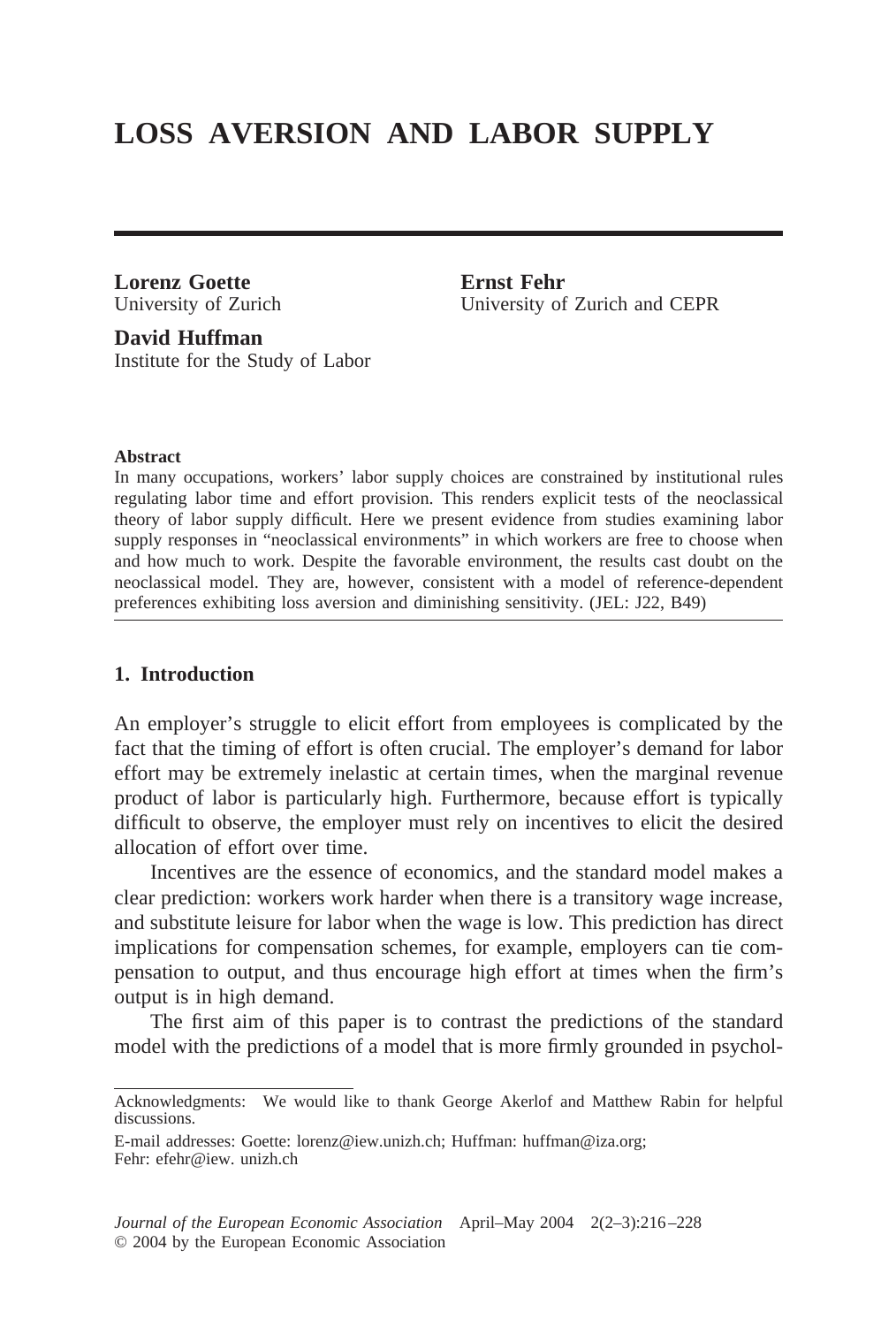ogy, a model of reference dependent preferences (RDP). The RDP model starts from the observation from psychology, that people tend to evaluate outcomes as gains or losses relative to a reference point, or put another way, as successes or failures relative to a goal (for a review, see Heath, Larrick, and Wu (1999); Tversky and Kahneman (2000)). The tendency to have goals is pervasive, and could naturally extend to the workplace, where workers may have personal goals in mind, in terms of income or output, when they decide how hard to work. Incorporating RDP into the standard model is simple, and leads to strikingly different predictions from the standard model in terms of how workers allocate effort over time: workers may actually work less hard on days when the wage is high.

The second aim of the paper is to assess the evidence from six recent studies of intertemporal substitution. The studies differ from the earlier literature because they focus on work environments in which workers are free to choose hours and effort; but these are environments in which the RDP model is likely to be relevant. We find that the RDP model can explain the evidence from each of the studies, without any ad hoc extensions from case to case. In particular, the RDP model can explain why higher financial incentives make workers more likely to show up for work, but at the same time can cause them to put in less effort on the job. The RDP model can also explain why an increase in the wage, or small windfall gains, distort the allocation of effort within a day, causing workers to first increase, and then decrease effort. We conclude that the weight of the evidence favors the RDP model, so that RDP should be considered an important part of understanding daily labor supply.

## **2. Theory**

The standard economic model assumes that individuals are forward-looking maximizers, and that they maximize discounted lifetime utility subject to a lifetime budget constraint. Denote labor supply between *t* and  $t + \Delta$  by  $e_t$ , and let  $e_t = 0$  if the individual is not working during period *t*.

Then if utility is time-separable across periods, intertemporal maximization<sup>1</sup> implies that the utility from working in period  $t$  can be represented as

$$
V_t(e_t) = \lambda (w_t e_t + z_t) - g(e_t; \lambda p_t)
$$
 (1)

where  $w_t$  is the discounted wage per unit of effort *e* in period *t*,  $\lambda$  is the marginal utility of lifetime wealth,  $z_t$  is income unrelated to effort in period *t*, and  $p_t$  is the

<sup>1.</sup> This is a simple reinterpretation of the first order conditions of lifetime utility maximization. See the Appendix in Fehr and Goette (2002) for a proof.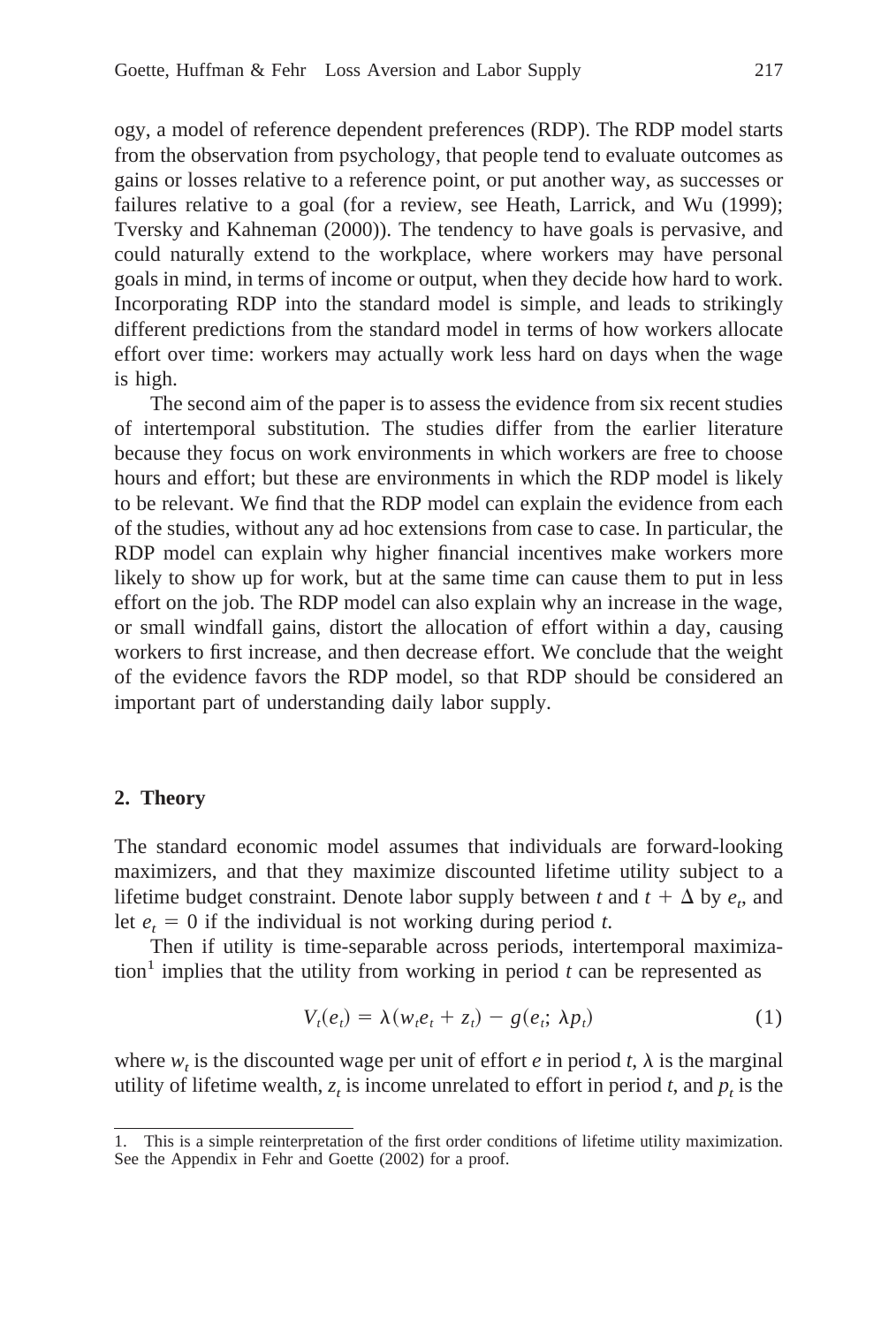discounted price of consumption. The function  $g(\cdot)$  is the money-metric disutility of effort, which is increasing and convex in *e*.

This representation highlights the key property of any dynamic model: Small changes in income must be valued linearly. This follows from intertemporal maximization; any additional income is used to smooth out consumption over the rest of life and thus does not affect  $\lambda$ . In other words, to a first order approximation, small changes in income have no income effects. Two key implications follow directly from the linearity of period-utility in income: First, small changes in  $z_t$  do not affect labor supply. Second, temporary increases in wages must lead to higher labor supply.

# *2.1. Reference-Dependent Preferences*

The psychology literature suggests that the previous model leaves out a fundamental aspect of preferences: Individuals tend to evaluate outcomes as gains and losses relative to a reference point, and thus may especially dislike a low daily income, because it feels like a loss. More formally, reference dependent preferences have two important features that influence the valuation of outcomes: *loss aversion,* which is the tendency for individuals to feel more strongly about avoiding a loss of one unit than making a gain of one unit; and *diminishing sensitivity,* which is the decrease in the marginal valuation of another unit of the outcome as the distance from the reference point increases. These two features are captured in what has become known as the Kahneman–Tversky (KT) value function.<sup>2</sup>

The Kahneman–Tversky value function is relevant for labor supply if workers have a reference income, or income goal in mind. In fact, experimental evidence shows that goals are a pervasive aspect of human decision making, and furthermore that goals, even if arbitrarily assigned, inherit the properties of the value function (Heath, Larrick, and Wu 1999). Heath, Larrick, and Wu (1999) discuss one experiment that is especially germane for labor supply: Workers seem to be twice as willing to provide an additional amount of effort to meet a given goal, than they are willing to provide the same amount of effort to surpass that goal.

The most ideal context to test the standard, neoclassical model of intertemporal labor supply is given by an environment in which workers are free to choose when and how much to work and in which there is a salient relation between their effort and their income. We hypothesize that in such environments workers are likely to have a behaviorally relevant income target. If, for example, there is a salient link between daily effort and daily income it seems likely that

The predictions of the KT value function have been borne out in many experiments and field applications. See Tversky and Kahneman (2000) for a review of the evidence.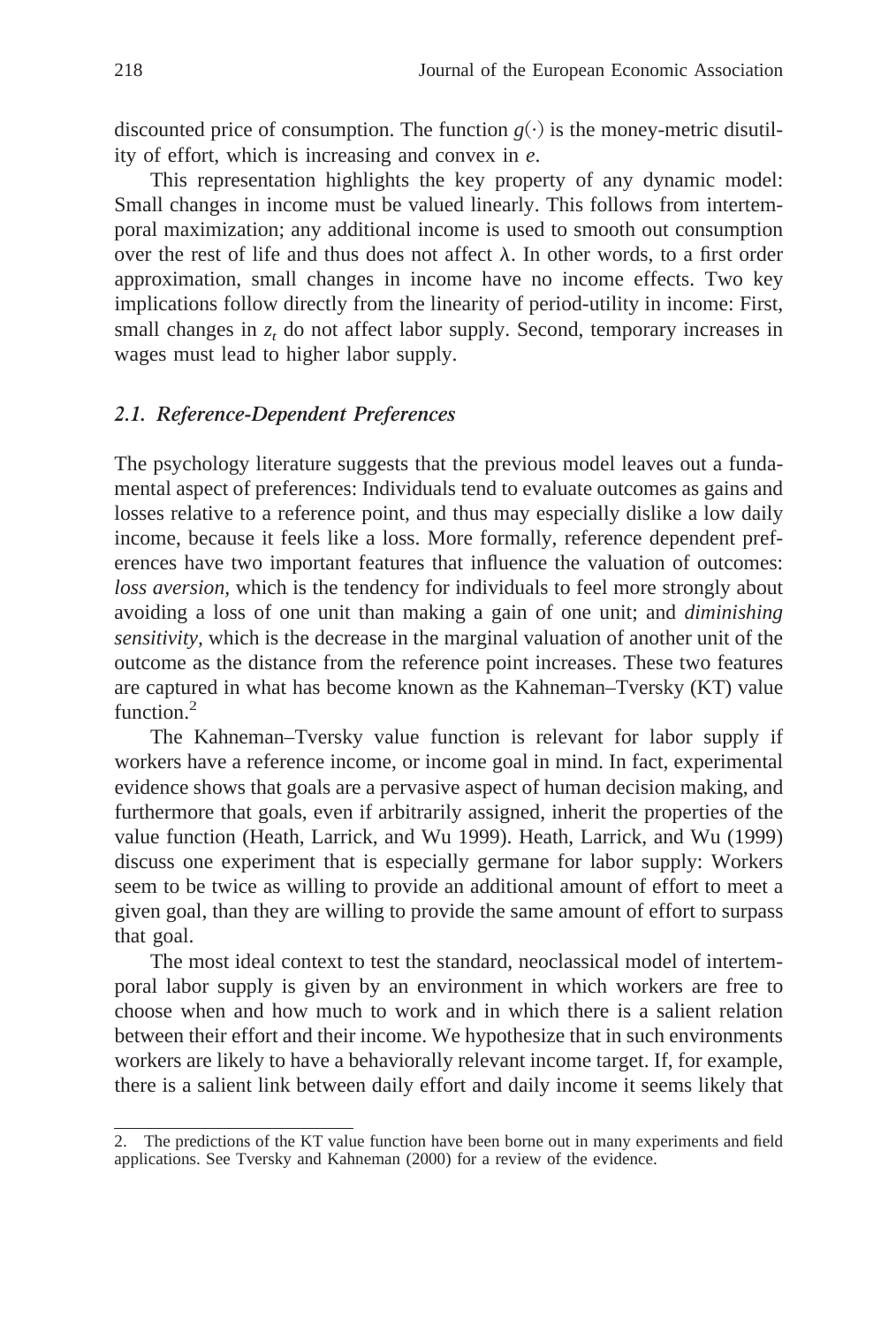workers have a daily income target that acts as a reference point for their daily labor supply. A parsimonious way to model behaviorally relevant income targets is to assume that individuals maximize

$$
V_t(e_t) = v(w_t e_t + z_t - r) - g(e_t; \lambda p_t)
$$
 (2)

where  $v(\cdot)$  shares the properties of the KT value function around zero and *r* is the daily income goal that serves as the reference point. The KT value function exhibits, in particular, a discrete drop in the slope of  $v(\cdot)$  if  $w_t e_t + z_t - r$ becomes positive. If individuals value daily income according to the value function  $v(\cdot)$  in (2), instead of linearly as in (1), the marginal valuation of income, and hence the incentive to generate income through effort, changes during the course of a day. If, for example, individuals are close to, but below, the income target they face strong effort incentives whereas if they have surpassed the target the incentive to provide effort is much weaker. Thus, the first new prediction of the RDP model is that higher wages  $w_t$  may lead to lower daily effort because at high wages it is easier to surpass the income target and, therefore, the discrete drop in the marginal valuation of income occurs earlier during the day. Overall, this may lead to lower earnings during the day. The second prediction is that windfall gains  $z_t$  can affect labor supply: The individual may work harder immediately after receiving a windfall gain, because her daily income goal is suddenly within reach, but then reduce effort substantially once she surpasses her income target. In other words, windfall gains may affect the time pattern of effort during the day. The third prediction is that an increase in the wage, or a windfall gain in the morning, increases the probability of quitting early, because surpassing the income target reduces the marginal valuation of working another hour.

# **3. Evidence**

#### *3.1. The Extensive Margin*

This subsection discusses evidence from data on the extensive (participation) margin of labor supply. With regard to the participation decision the RDP model also predicts that higher temporary wages increase the temporary participation rate because at higher wages  $V_t(e_t)$  is higher. The empirical results show that workers have a positive wage elasticity of participation, that is, they are more likely to come to work on days when the wage is high.

Oettinger (1999) analyzes data on the participation decisions of vendors at a baseball stadium, during one baseball season. The vendors are independent contractors, so they are free to work or not, as they choose, at any given game. Oettinger estimates the probability of participation, conditional on the wage.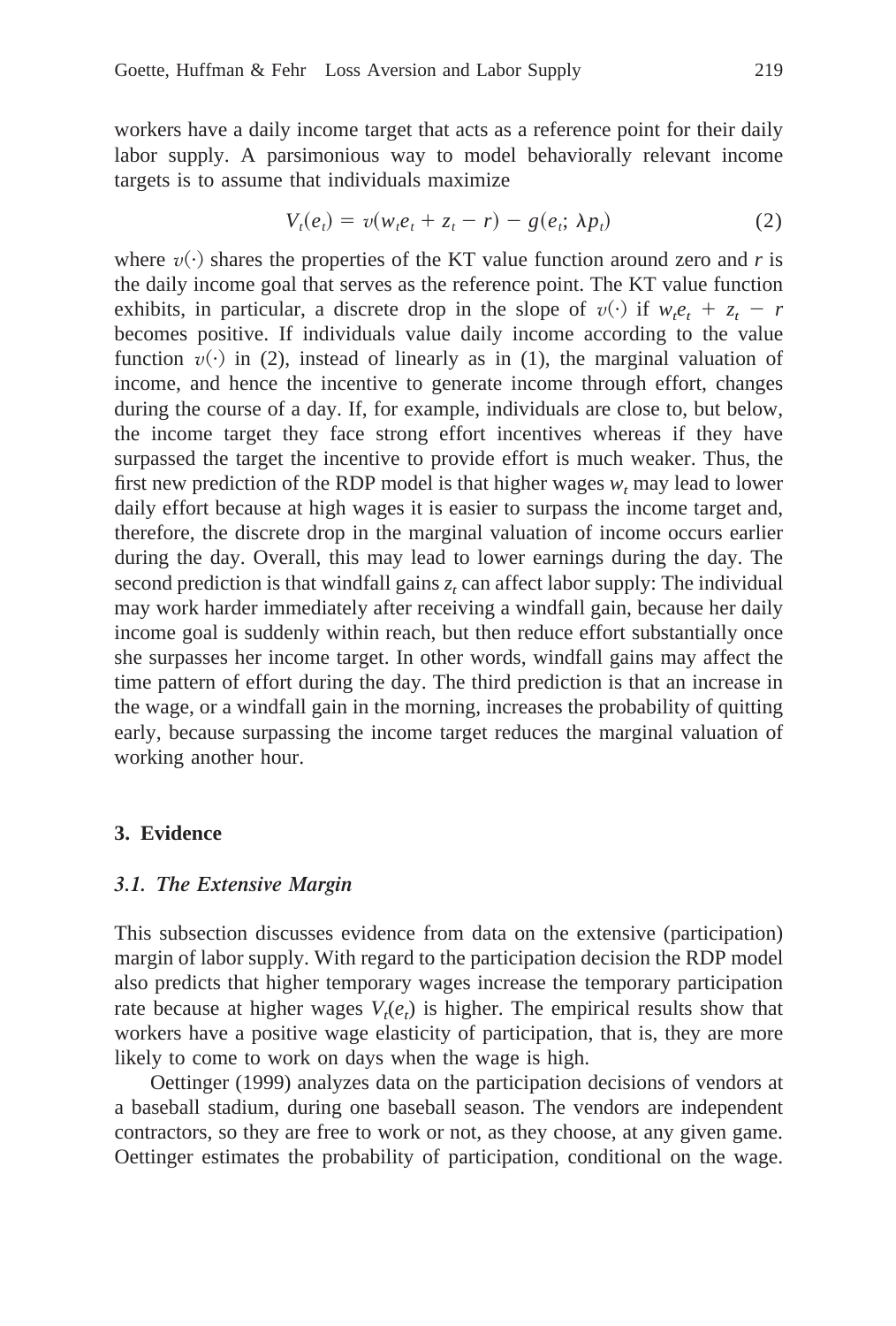Vendors are paid on commission, so the effective wage varies across games, due to demand shocks (driven primarily by game attendance), and supply shocks (number of vendors that choose to participate). The main innovation of the study is a good set of ex-ante predictors of game attendance, which can be used to instrument for the wage: temperature, day of the week, the ranking of the home team, the quality of the opposing team, etc. In his IV estimates, Oettinger finds positive and significant wage elasticities of participation, ranging from 0.53 to 0.64.

Fehr and Goette (2002) also find a positive and significant wage elasticity of participation, in a field experiment using bicycle messengers in Zurich. Like stadium vendors, bicycle messengers are paid on commission, and they have substantial discretion over how much they work. Messengers have some fixed shifts during a month, but they can sign up for more shifts as they choose. In the experiment, there are two groups of messengers—Group A and Group B. The treatment is a month-long increase in the commission rate, of 25%. In September, Group A received the treatment and Group B was the control. In November, Group A was the control, and Group B received the treatment. Estimating the probability of working on a given day, Fehr and Goette find that messengers receiving the exogenous wage increase are significantly more likely to participate than messengers in the control group, during both months of the experiment. The implied wage elasticities, ranging from 0.72 to 0.82, are very similar to those in Oettinger (1999).

The evidence from both studies is consistent with intertemporal substitution and also with the RDP model. The next section turns to evidence on the intensive margin of labor supply, which is more helpful for distinguishing between the two models.

## *3.2. The Intensive Margin*

*3.2.1. Effort and Across-Day Variation in the Wage.* Camerer et al. (1997) and Farber (2003) look at the response of hours worked by New York City cabdrivers to variation in the average daily wage across days, and Chou (2002) does the same for cabdrivers in Singapore. Cabdrivers are good subjects for studying intertemporal substitution on the intensive margin, because they have freedom to choose their effort during the day, and because wages vary across days due to demand shocks (conferences, rainy days, etc.).

The cabdriver studies regress log hours on the average daily wage, where the wage is calculated by dividing daily earnings by daily hours. Camerer et al. (1997) and Chou (2002) report negative wage elasticities of daily hours worked. They instrument for the wage with the average daily wage of other drivers, because measurement error in the drivers' hours could lead to a downwardbiased wage elasticity. However, they find that instrumenting for the wage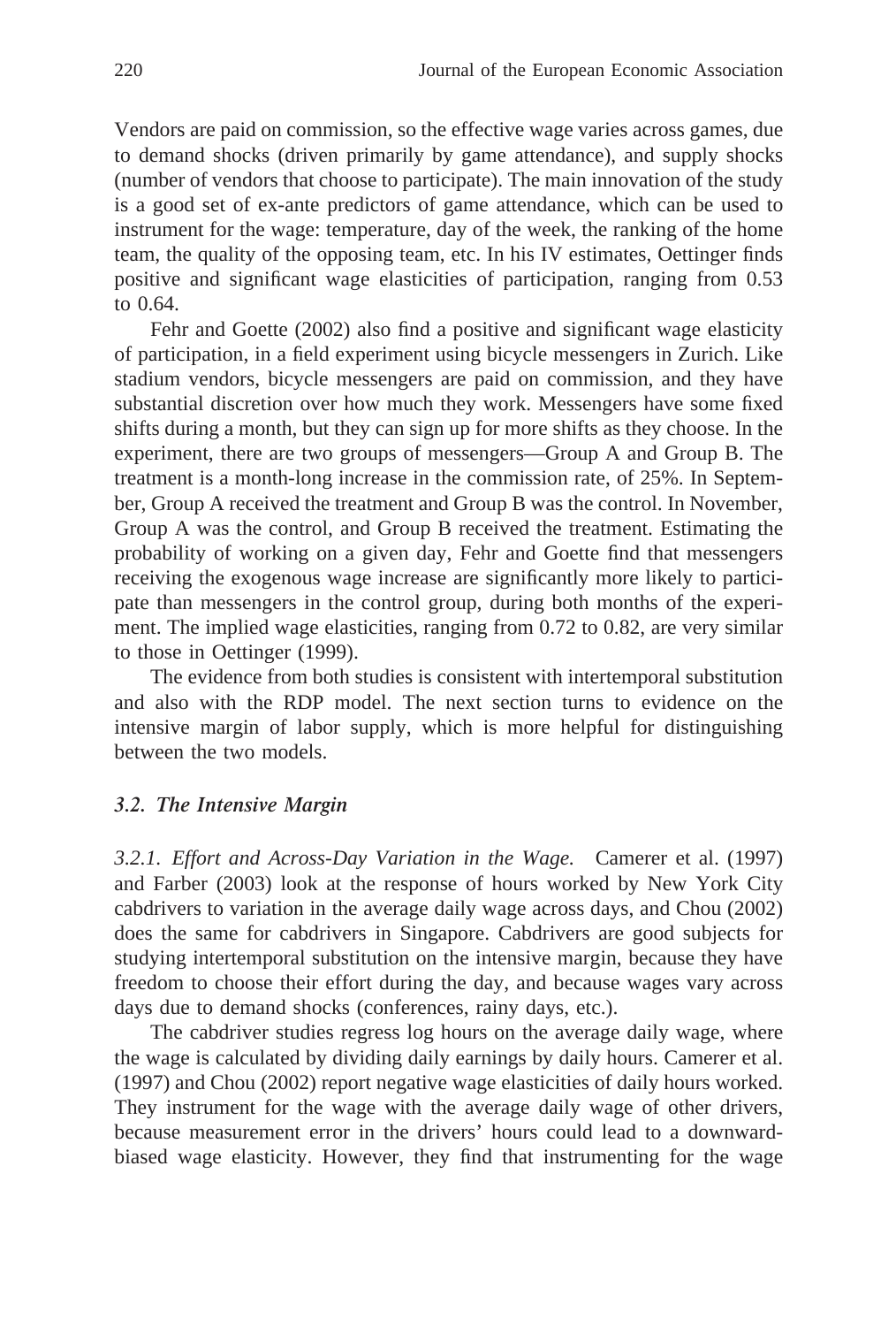actually makes elasticities even more negative, which suggests that measurement error in hours does not explain the negative elasticities. Farber is not able to instrument for the wage in his estimation, because his data include very few observations on drivers that work on the same day. All three studies find elasticities that are negative and significant. Some of the elasticities are very close to  $-1$ . The implication is that cabdrivers work long hours on days when the wage is low, and short hours on days when the wage is high.

These results are consistent with Model (2) and contradict the standard model. However, there are two main problems with the methodology of the cabdriver studies. One concern is that supply, rather than demand, is the most important source of wage variation for cab drivers. If there are common, supply-side shocks (e.g., most drivers don't want to work on the 4th of July) then the supply of cabdriver hours will be small on these days and the wage will be high. As a result, there will be a negative correlation between wage and hours that has nothing to do with RDP. A second concern is a possible selection effect. If there is a positive correlation between fixed costs of participation, and marginal disutility of effort, then on high-wage days there will be relatively more workers with a high marginal disutility of effort. This selection effect implies that effort is lower on high-wage days. Both of these concerns could lead to a downward biased estimate of the wage elasticity, but it is not clear how relevant they are empirically.<sup>3</sup>

In their field experiment, Fehr and Goette (2002) study the effort decisions of bicycle messengers. Bicycle messengers are paid on commission, so earnings are a function of effort. Messengers are relatively free to choose their effort during a day, because deliveries are called out over the airwaves to be heard by all messengers, and messengers ask for deliveries or not, as they choose. Fehr and Goette regress log revenue per shift on a dummy for the treatment—the 25% increase in the commission rate—and various controls. The controls include daily fixed effects, so the impact of the treatment is identified by comparing the treatment group to the control group, holding day characteristics constant. To control for exhaustion, the regression also includes individual-fixed effects, and controls for whether a messenger worked yesterday and whether they will work tomorrow.

Fehr and Goette find that revenues during a shift are significantly lower for the group with higher commission rates, in both months of the experiment. The implied elasticities range from  $-0.23$  to  $-0.29$ . This result is suggestive of the RDP model, in which an increase in the commission rate can lead to lower within-shift revenues, because workers reach their target, and reduce effort, earlier in a shift.

<sup>3.</sup> Camerer et al. (1997) and Chou (2002) argue that because cabdrivers in NYC and Singapore have regular schedules, it is unlikely that either supply shocks or selection effects can be a large factor in explaining negative elasticities.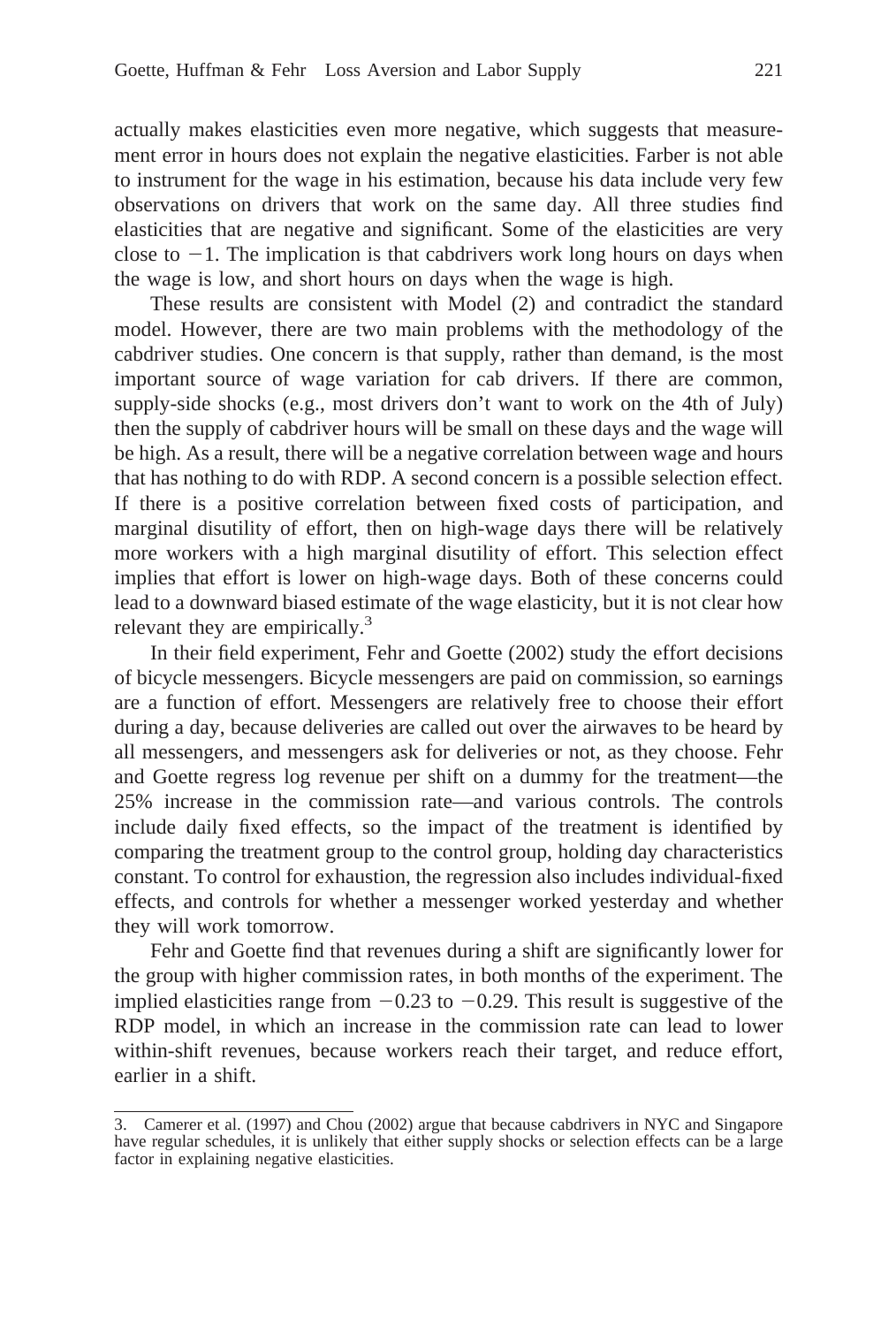Fehr and Goette (2002) avoid some of the methodological criticisms of the cabdriver studies with their experimental design, and address others with empirical tests. The experimental design ensures that the supply-shocks concern does not apply to the bicycle messenger results, because the source of wage variation is clear—an experimental increase in the commission rate. There could, in principle, be a selection problem, but the authors exploit the distinction between fixed and sign-up shifts to test the validity of this concern. Messengers had already chosen fixed shifts well before the announcement of the experiment, so there cannot be selection into these shifts in response to the experimental wage increase. Fehr and Goette find that revenues are lower in both fixed and sign-up shifts, with no significant difference between the two, which indicates that selection cannot explain the reduction in effort under the treatment condition.

Although the baseline results in Fehr and Goette (2002) are suggestive of the RDP model, the experimental design does not rule out another, alternative explanation. In the case of preferences that are not fully time separable, it may be optimal for workers to increase the number of shifts, but reduce effort during each shift, during a block of time in which preferences are inseparable.<sup>4</sup>

In order to distinguish between the inseparable-preferences explanation and the RDP model, the authors conduct a follow-up experiment that measures the degree of loss aversion of the individual messengers.<sup>5</sup> The strategy is to test whether the degree of loss aversion predicts the observed reduction in effort under the treatment—a distinct prediction of the RDP model. Comparing the subsample of messengers who are loss-averse to those with no indication of loss aversion, the authors find that the effort elasticity is negative and significant only for those who are loss averse. This result is shown in Figure 1(a), in which the distribution of daily revenues for the loss-averse messengers is shifted to the left, relative to the distribution of the control group. Messengers who show no indication of loss aversion, on the other hand, have an elasticity that is not significantly different from zero, which is borderline consistent with the standard model. Figure 1(b) shows that the distribution of daily revenues for messengers with no indication of loss aversion is indistinguishable from the distribution of the control group.

*3.2.2. Within-Day Labor Supply.* Farber (2003) uses new data on New York City cabdrivers that allow him to study within-day labor supply decisions.

<sup>4.</sup> A disadvantage of this model is that it could equally well predict a reduction in the number of shifts, and an increase in within-shift effort.

<sup>5.</sup> The measures of loss aversion are lotteries that present messengers with different choices between losses and gains, e.g., win 8 CHF with probability 0.5, or lose CHF 5 with probability 0.5. Rejection of these lotteries indicates loss aversion; as is pointed out in Rabin (2000), if final wealth is the argument in the individuals' von Neumann–Morgenstern utility function, risk aversion cannot explain an unwillingness to play for such low stakes.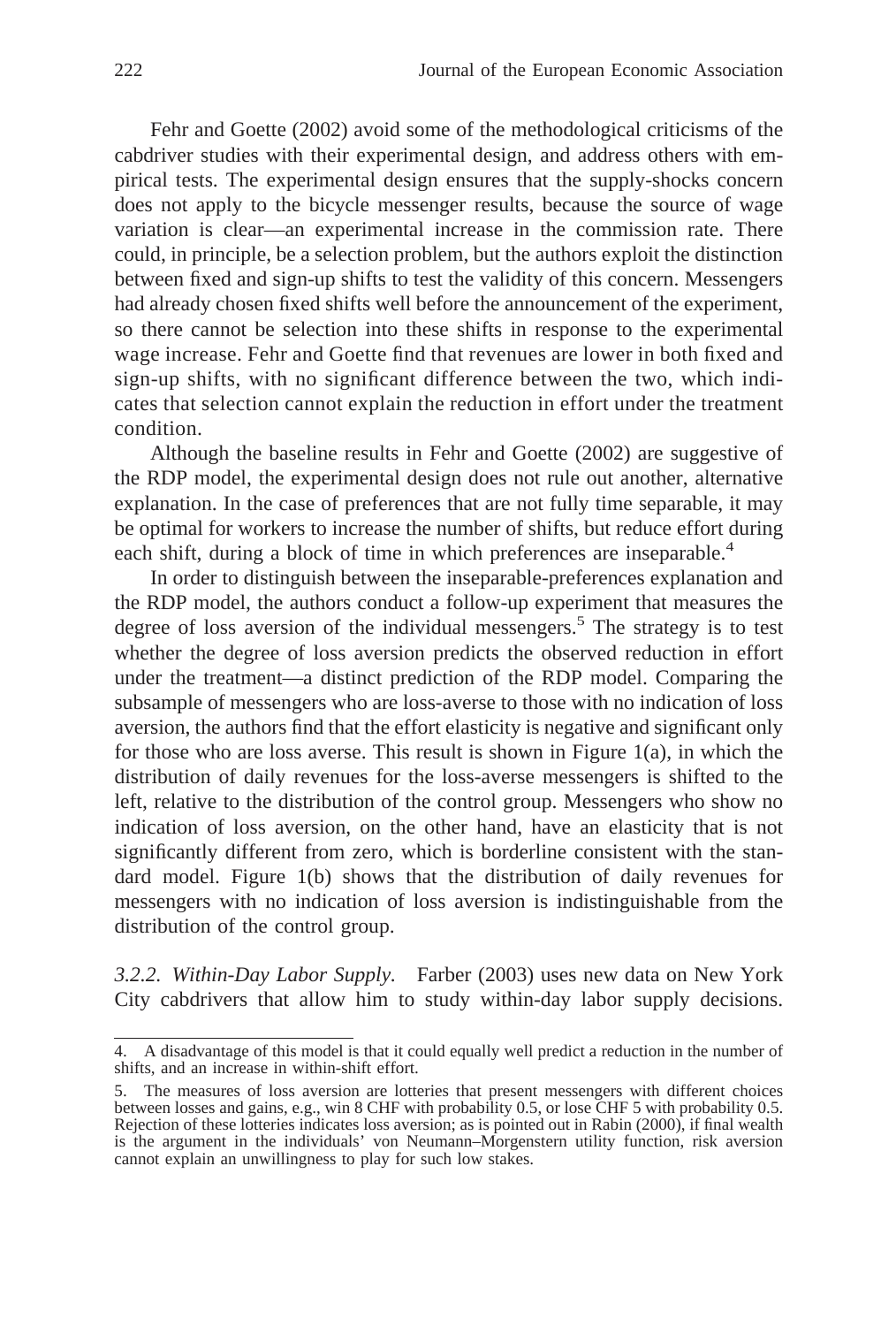

FIGURE 1. The distribution of daily revenues during the field experiment. Source: Fehr and Goette (2002)

Farber tests one of the predictions of the RDP model, that within-day earnings should affect the timing of quitting. In particular, as discussed in Section 2, high earnings early in the day should increase the probability of quitting later on in the day.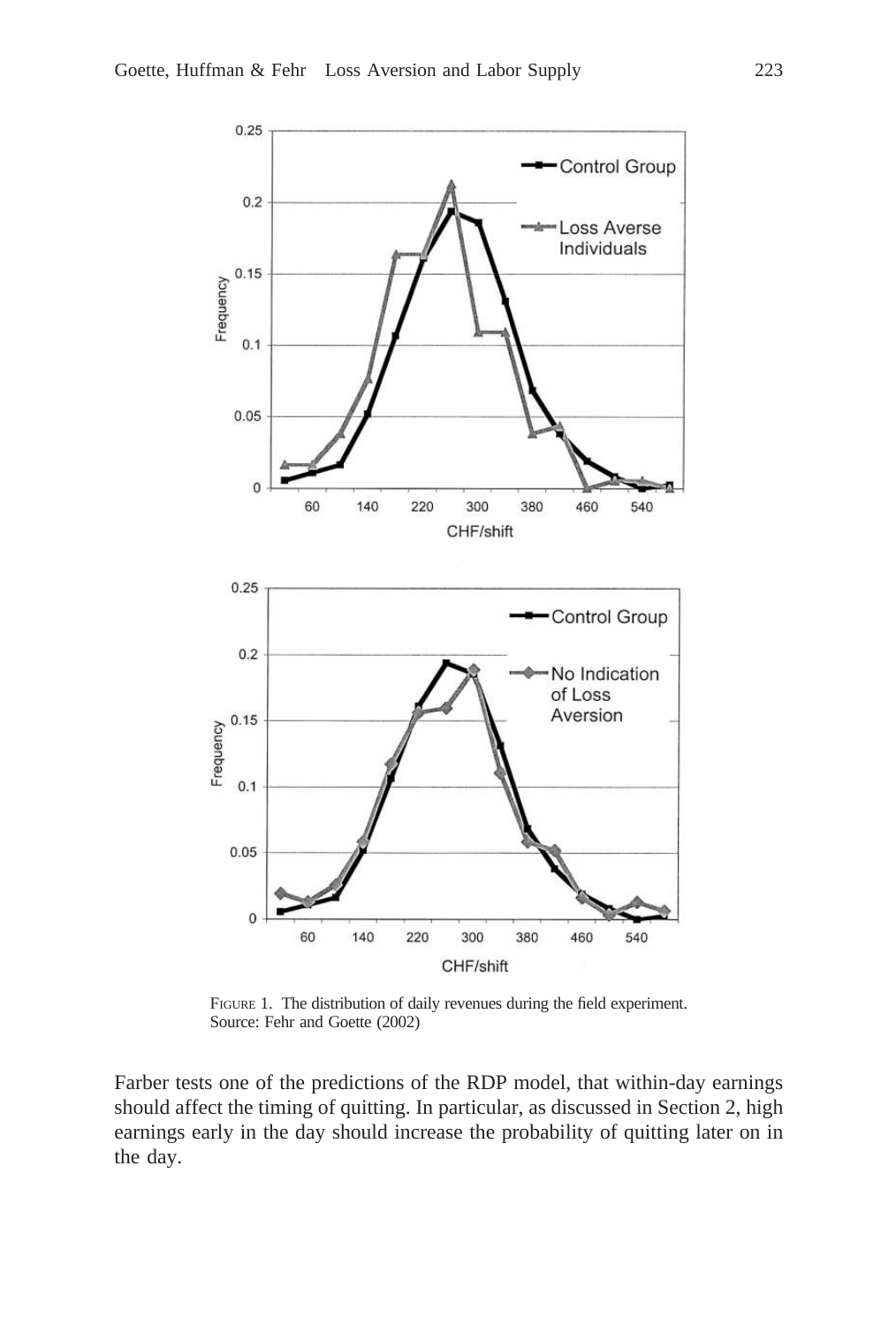Farber uses a hazard model of quitting, and finds mixed results. His baseline results show that, conditional on hours worked, higher previous earnings increase the probability of quitting early, which is consistent with RDP. However, when Farber adds controls for driver-fixed effects, day of the week, and clock hour, he finds that previous earnings during the day no longer affect the likelihood of quitting, leaving hours worked as the main determinant of quitting. Farber also estimates the model for the subset of five drivers for whom he has at least 40 shift observations. In this case he finds that, for three out of five drivers, higher earnings significantly increase the likelihood of quitting.<sup>6</sup>

The apparent impact on Farber's results of including clock hour suggests one explanation for the mixed evidence in the paper. When Farber adds clock hours, income is no longer a significant predictor of the probability of quitting; but looking at Farber's sample, average hourly wages have a distinct profile over the day, steadily increasing over time, and peaking during the evening rush hour. They are the most predictable source of variation in hourly wages, and thus important for income as well. This means that controlling for clock hour removes an important source of information for identifying RDP.

In the absence of any clock hour constraints, the standard model predicts that drivers are unlikely to quit during rush hour, because earning opportunities are high (a rational agent would presumably postpone dinner with their family until after these key hours). On the other hand, the RDP model predicts that when earnings are particularly high, workers are more likely to quit, because they have exceeded their income target and thus have a lower marginal utility of income for the rest of the day. It is noteworthy that, in Farber's data, many cabdrivers quit just as the rush hour peaks.

There is thus an identification problem. Quite likely, the income variable picks up the effect of loss aversion and RDP when clock hour is not in the quitting regression. However, in Farber's strictest specification for the model, this effect of income on quitting is largely absorbed by the clock hour dummies. There are good reasons to control for clock hour effects: drivers may be more likely to quit during a particular hour of the day because of family obligations or because they hold second jobs. But at the same time, this removes much of the variation in earnings and quitting that could be used to identify RDP.

Goette and Huffman (2003) study the within-day labor supply decisions of bicycle messengers. Their data are the delivery records of three bicycle messenger firms, two of which are located in San Francisco, California and a third that is located in Basel, Switzerland. Messengers at these firms are paid on commission, and have substantial discretion over choice of effort.

Goette and Huffman test two fairly subtle predictions of the RDP model:

<sup>6.</sup> This is consistent with the lottery results from Fehr and Goette (2002), and survey evidence from Goette and Huffman (2003), which suggest that not all workers are loss averse.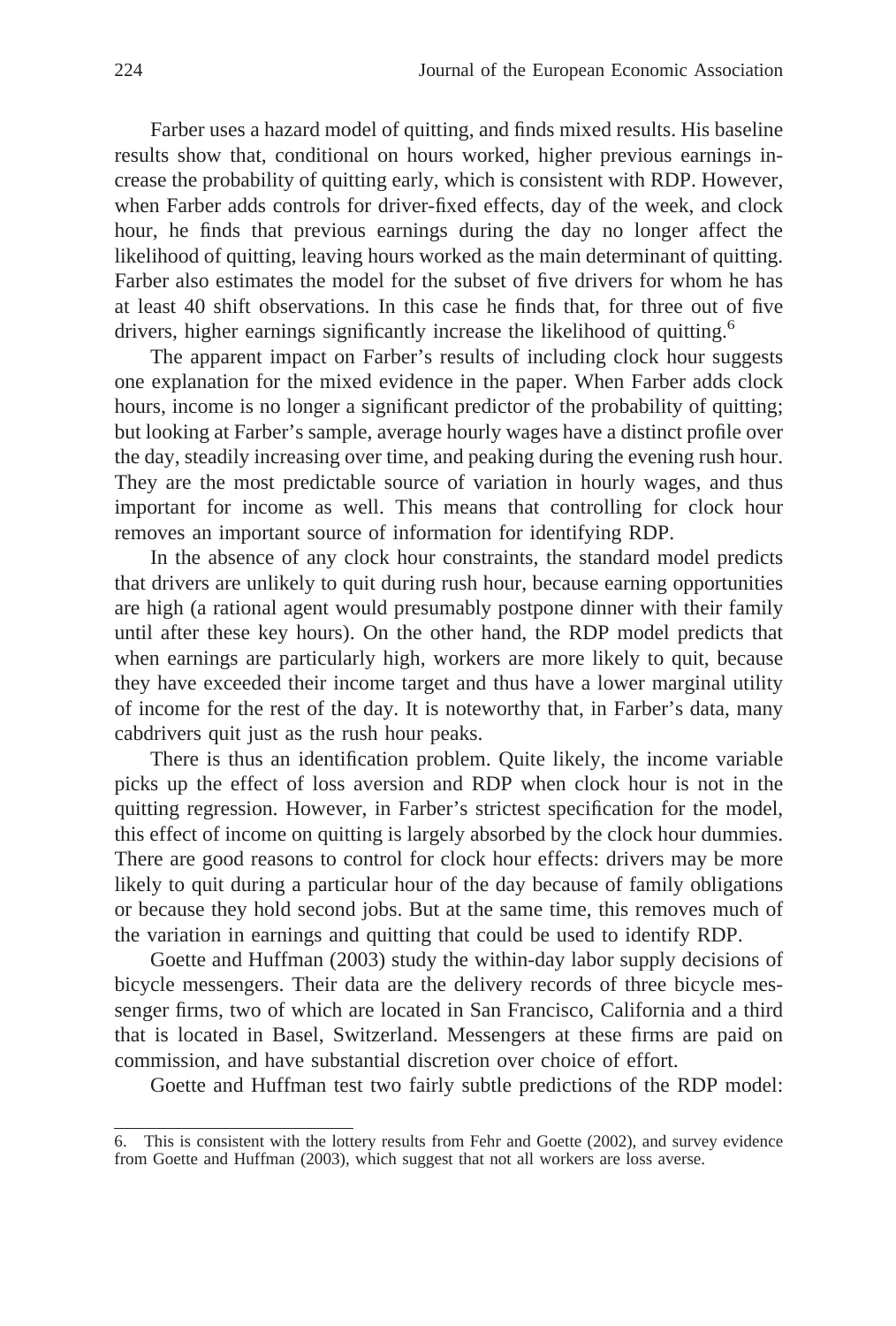(1) A windfall gain in the morning should lead to increasing, and then decreasing effort over the course of the afternoon, compared to a worker without a windfall gain; (2) a worker on a high wage should exhibit higher effort, and then lower effort over the course of the day, compared to a worker on a low wage. Both of these predictions follow from the fact that individuals with RDP have a higher incentive to provide effort when they are close to, but below, their target whereas when they have reached the target the effort incentives are lower.

To test the first prediction, Goette and Huffman study the impact of earnings during the morning on effort at different points in time in the afternoon. Their regression also includes messenger-fixed effects, firm-day-clock hour–fixed effects, start hour, and other controls, so that all individual-specific, firm-dayand-hour-specific and start-time-specific variation in morning earnings is removed.<sup>7</sup> The authors argue that the remaining variation in morning earnings is unrelated to effort and mainly captures luck—being at the right place at the right time.<sup>8</sup> Thus, the interaction terms capture the impact of windfall gains in the morning on effort in each hour of the afternoon. Figure 2 is a graphical representation of these regression results, showing the estimated change in revenues during each hour of the afternoon caused by a \$50 windfall gain in the morning. At both firms, the observed pattern is exactly as predicted by the RDP model: A windfall gain in the morning leads to significantly higher effort early in the afternoon, but significantly lower effort in the early evening, relative to a messenger without windfall gains.

Goette and Huffman test the second prediction using Firms B and C, which raise the commission rate for messengers after they have been working for a few months. They study how a higher commission rate affects effort during each hour of the workday.<sup>9</sup> The regressions include the usual fixed effects, start hour, and other controls. Figure 3 presents the results of these regressions, showing the impact of an increase in the commission rate from 50% to 55% at Firm B, and from 38% to 43% at firm C. At both firms (one in California and the other in Switzerland), messengers on the higher commission rate work significantly

<sup>7.</sup> The remaining variation is significant: the standard deviation of the residual from a regression of morning earnings on fixed effects represents 34% of average morning earnings.

<sup>8.</sup> For at least two reasons, luck is very important for earnings. First, earnings vary with the service type and the geographic pickup and dropoff zones of the delivery—so that earnings are substantially influenced by being in the right place at the right time. For example, being near the border of Zone 2 when a rush delivery is called out going from a nearby location in Zone 1, to Zone 2, would result in earnings that are roughly 60% higher than average hourly earnings. Another source of randomness, often cited by messengers, comes from good fortune in getting deliveries that line up. Making a delivery to a distant location can be very profitable, if other deliveries come up during the ride that can be taken care of without deviating too far from the "line," or route, between the messenger's origin and final destination.

<sup>9.</sup> At Firm C, messengers work shorter shifts, which may be in the morning or afternoon. So, for comparison purposes, the authors focus on hour of work rather than clock hour.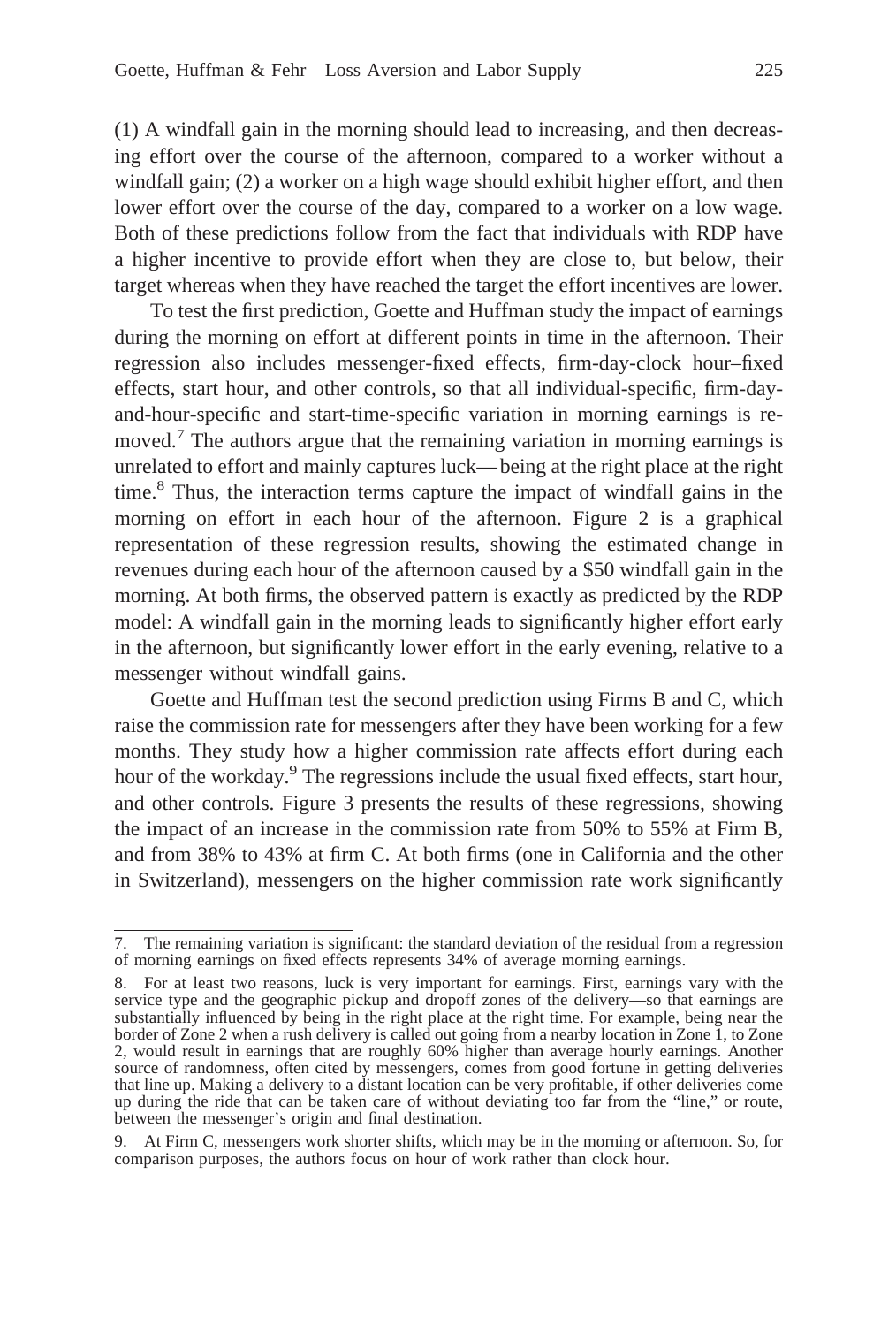

FIGURE 2. The impact of a \$50 increase in morning earnings on messengers' hourly revenues in the afternoon ( $\pm$ s.e. of estimate). Source: Goette and Huffman (2003)



FIGURE 3. The impact of a 5-percentage-point increase in the commission rate on messengers' hourly revenues during the workday ( $\pm$ s.e. of estimate). Source: Goette and Huffman (2003)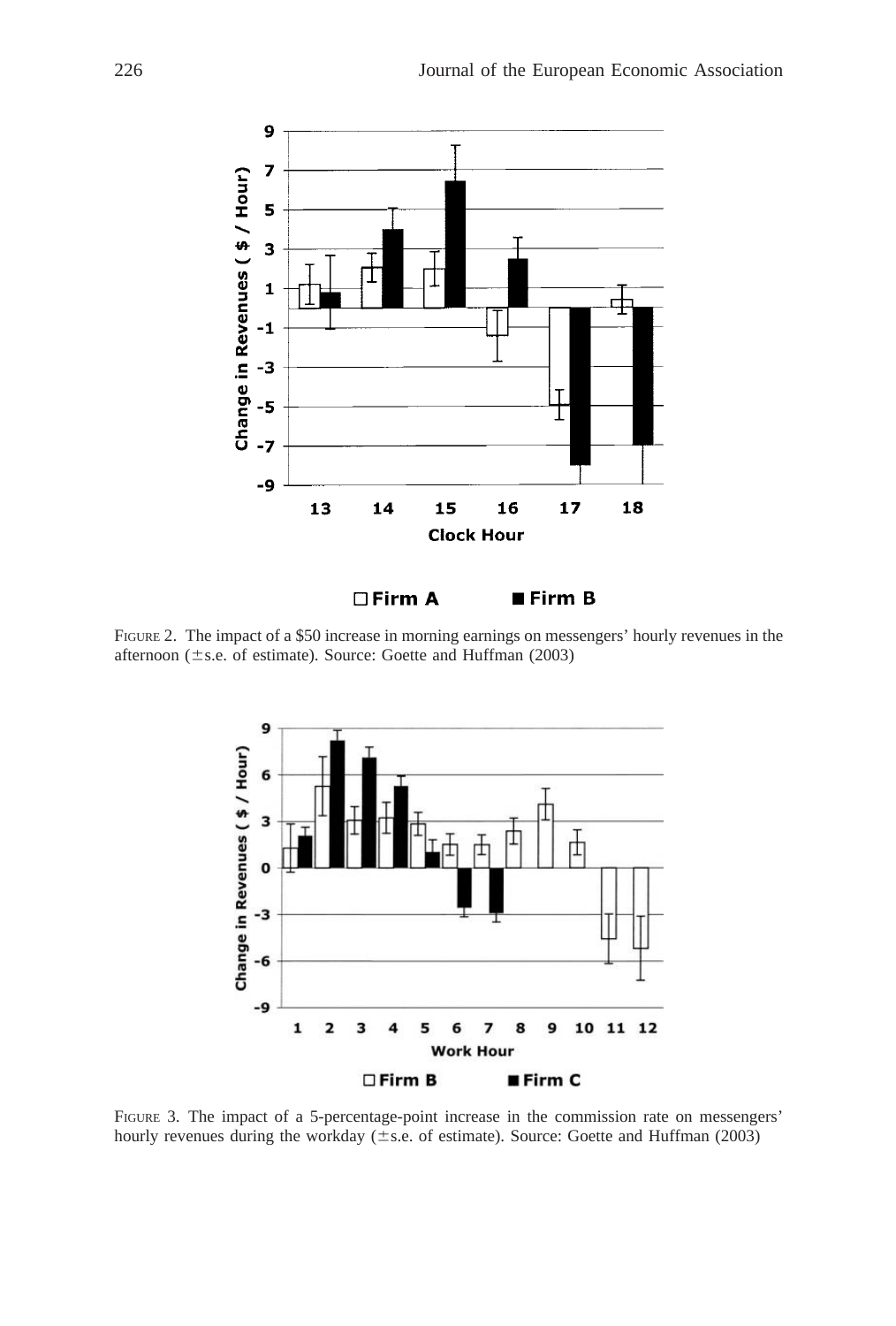harder during early work hours, but significantly less hard during later work hours, as predicted by the RDP model.

Goette and Huffman note that, although messengers on a higher commission rate work at a slower pace at the end of the day, they work harder on average. This contrasts with Fehr and Goette (2002), in which a wage increase had a negative impact on within-shift productivity. However, these results need not be inconsistent. The increase in the commission rate was much larger in Fehr and Goette (2002), 25% rather than 10%, and the RDP model predicts the following: a larger increase in the wage leads to a correspondingly larger decrease in the time needed to reach the daily income target, and hence increases the likelihood of an overall reduction in effort.

Goette and Huffman also discuss whether fatigue could be an alternative explanation for their results. They argue that there are several reasons why fatigue is very unlikely to explain the observed differences in behavior. First, and perhaps most importantly, in a survey of 114 bicycle messengers Goette and Huffman find that the majority of messengers say they have an income target. They ask: "*After earning dollars during the day, it feels less urgent to earn another dollar (if this question does not apply to you, answer with N.A.).*" Seventy-three percent respond that they have such a dollar amount in mind. Second, the data show that messengers in San Francisco have very few deliveries during the lunch hour. The authors argue that this substantial resting period in the middle of the day makes it unlikely that even a very busy morning has an impact on effort costs in the afternoon.<sup>10</sup> Third, the authors note that an intuitively appealing cost of effort function, in which costs are increasing in previous effort expenditures, predicts the opposite of the observed pattern. Because effort at time *t* increases costs at time  $t + 1$ , this cost function implies that a utility-maximizing messenger who has had an exhausting morning should rest early in the afternoon, and work hard at the end of the day when there is no concern about the impact of effort on future costs. Similarly, the cost function implies that a messenger with a higher commission rate should display increasing effort over the day, which is the opposite of the observed pattern.<sup>11</sup> Goette and Huffman conclude that the pattern of increasing and then decreasing effort over the day reflects RDP rather than fatigue.

<sup>10.</sup> One reason why the analysis divides the day into morning (7:00–12:00) and afternoon (13:00–18:00) is because, at all firms, there is a dramatic drop in deliveries during the lunch hour.

<sup>11.</sup> An unusual cost function in which effort at time *t* decreases effort costs at  $t + 1$  could explain why messengers work hard early in the afternoon, and less hard at the end of the day. But this function cannot explain Goette and Huffman's second result: the cost function implies that messengers on a high commission rate should display decreasing effort over the day, but cannot explain why effort should drop below the effort of a messenger on the lower commission rate.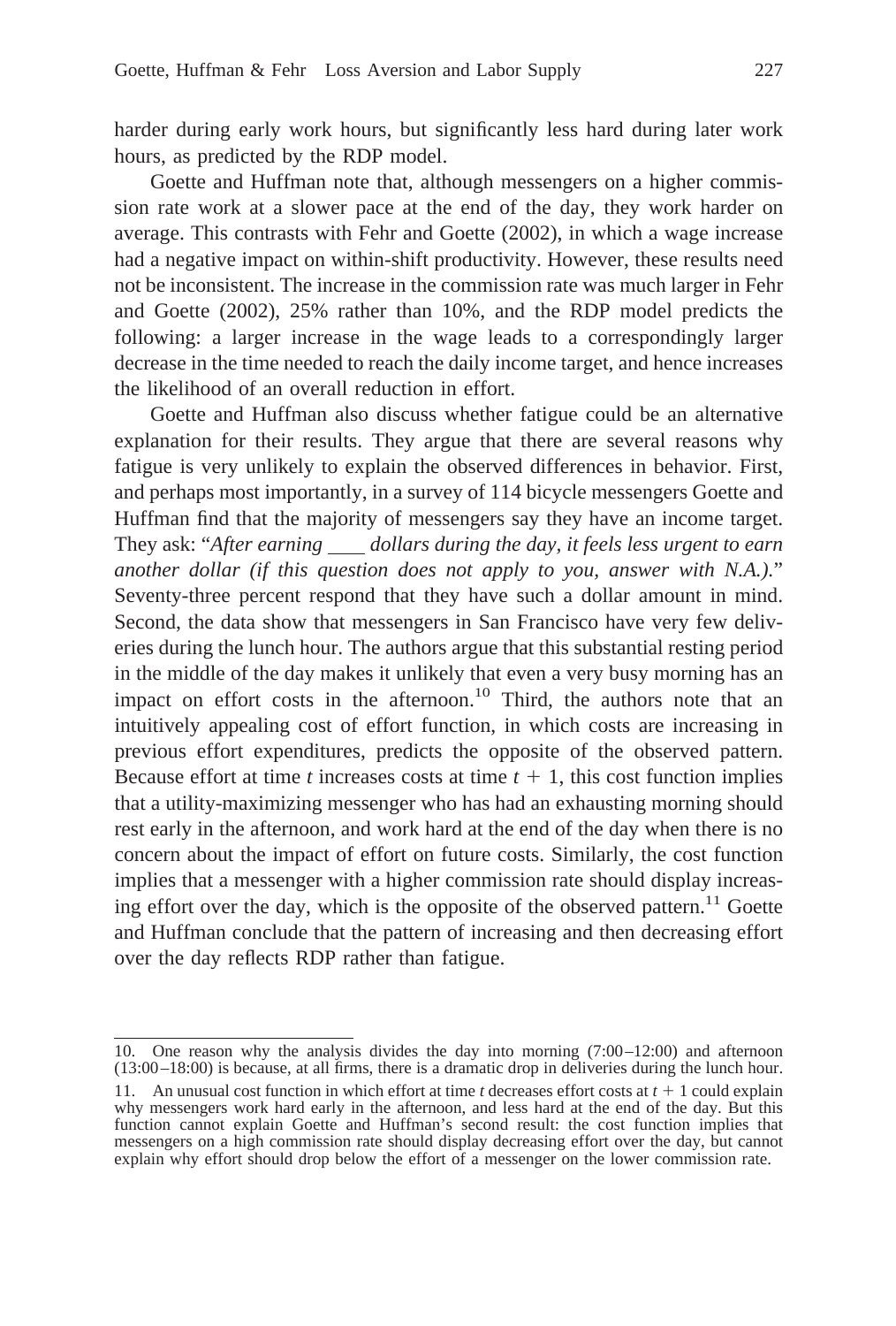## **4. Conclusions**

This paper examines the evidence on a central prediction of the standard model: When wages are temporarily high, individuals should supply more labor. Furthermore, absent significant nonseparabilities in preferences over labor supply, a wage increase should cause labor supply to increase along all dimensions.

The evidence we review establishes several results: The participation margin of labor supply indeed responds to higher wages in the predicted fashion. The evidence on effort, or within-day labor supply, is less supportive of the standard model. Several studies report negative elasticities of effort with respect to across-day variation in daily wages. The allocation of effort over the day, following a wage increase or after a small windfall gain, also appears inconsistent with the standard model.

There are two broad classes of models to explain these results: Models that rely on nonseparabilities in labor supply, and models that incorporate referencedependent preferences. Models that rely on nonseparabilities require different assumptions to explain each set of results, and sometimes, the assumptions needed to explain one set of results generate the wrong prediction for another. In contrast, a model that relies on reference-dependent preferences is well grounded in psychology, and can explain the entire set of results. By Occam's Razor, we favor this model.

#### **References**

- Camerer, Colin, Linda Babcock, George Loewenstein, and Richard Thaler (1997). "Labor Supply of New York City Cabdrivers: One Day at a Time." *Quarterly Journal of Economics,* 112, 407–441.
- Chou, Yuan K. (2002). "Testing Alternative Models of Labor Supply: Evidence from Cab Drivers in Singapore." *The Singapore Economic Review,* 47, 17–47.
- Farber, Henry S. (2003). "Is Tomorrow Another Day? The Labor Supply of New York Cab Drivers." NBER Working Paper 9706.
- Fehr, Ernst and Lorenz Goette (2002). "Do Workers Work More when Wages are High? Evidence from a Randomized Field Experiment." IEW Working Paper 144.
- Goette, Lorenz and David Huffman (2003). "Reference-Dependent Preferences and the Allocation of Effort over Time: Evidence from Natural Experiments." Working paper, Institute for Empirical Research in Economics, University of Zurich.
- Heath, Chip, Richard Larrick, and George Wu (1999). "Goals as Reference Points." *Cognitive Psychology,* 38, 79–109.
- Oettinger, Gerald S. (1999). "An Empirical Analysis of the Daily Labor Supply of Stadium Vendors." *Journal of Political Economy,* 107, 360–392.
- Tversky, Amos and Daniel Kahneman (2000). *Choices, Values, and Frames.* Cambridge University Press.